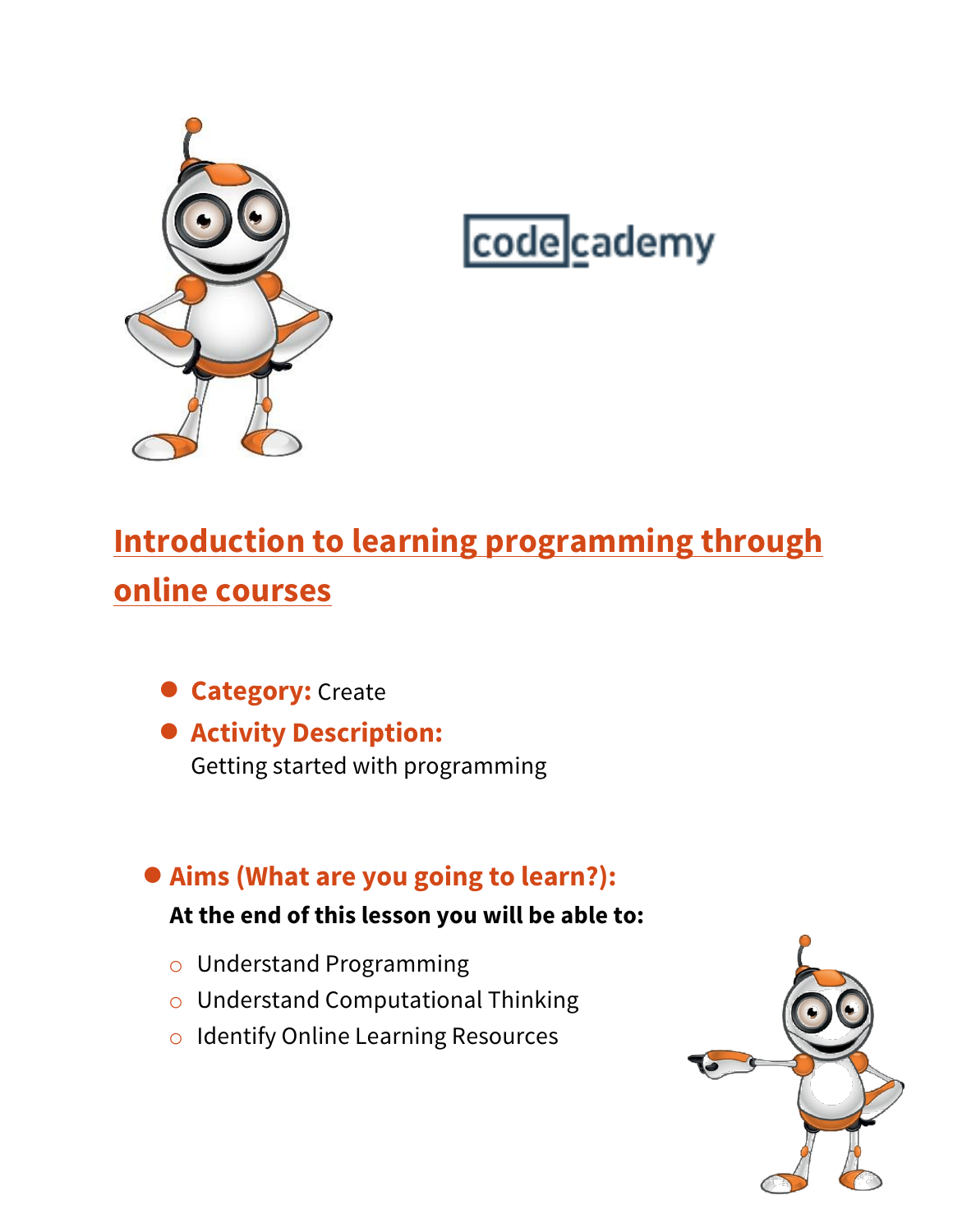### ● **Digital Competences:**

- o Developing digital content
- o Programming
- o Solving technical problems
- o Identifying needs and technological responses



#### ● **What are you going to need?**

- o Internet Access
- o Computer (Laptop or Desktop) or a "smart" device
- o Access to codecademy (username & password OR gmail OR facebook account)

#### **Software:**

- o Web browser
- ●**Audience/target group:** Adults
- ●**Time needed:** <sup>45</sup> minutes

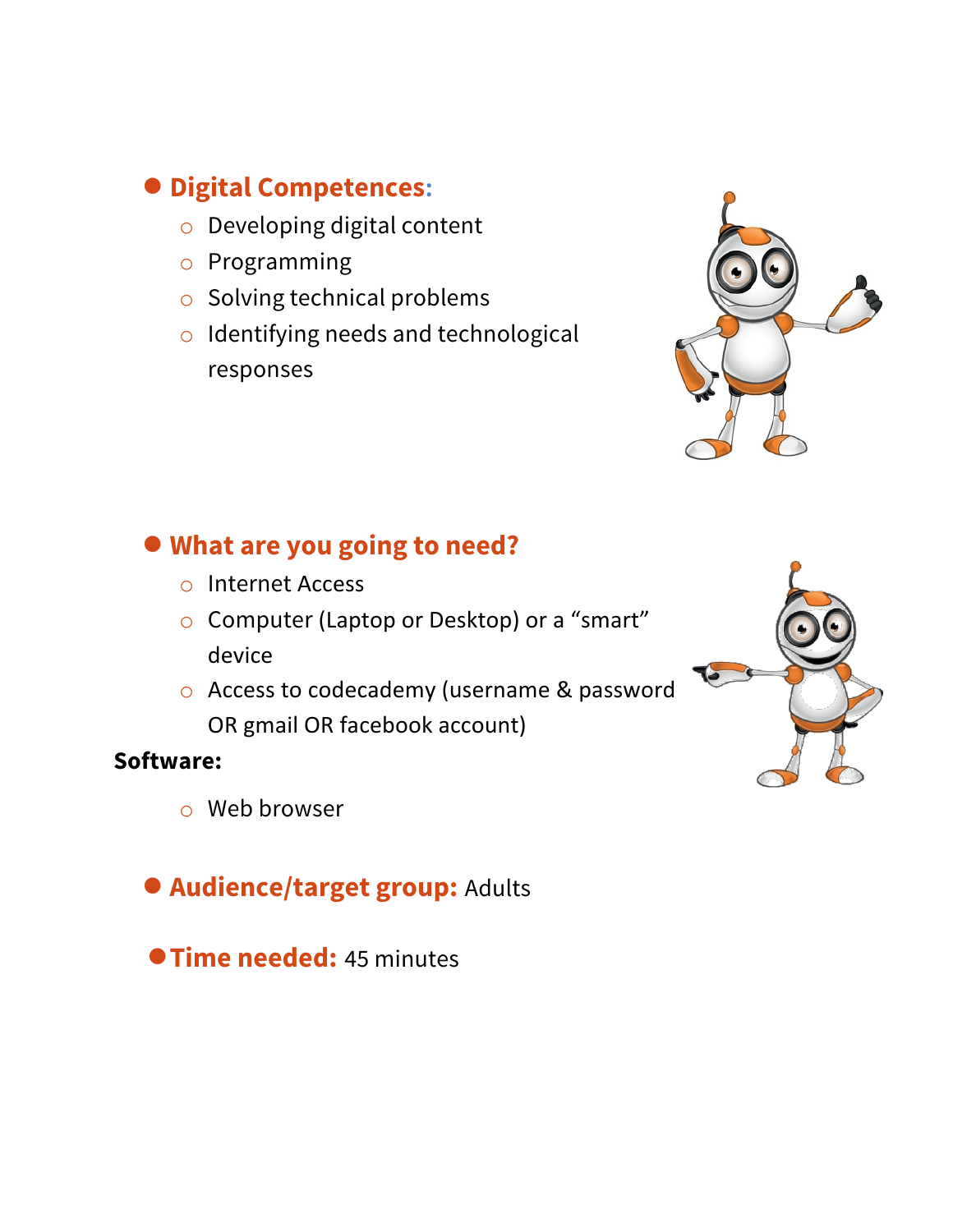

#### ●**Before we start we need to ensure that the user has:**

- $\circ$  good skills of web navigation,
- o a basic understanding of logic

# ● **Related blogging platforms:**

o Coursera

o edX

o Udemy

O CodeAvengers



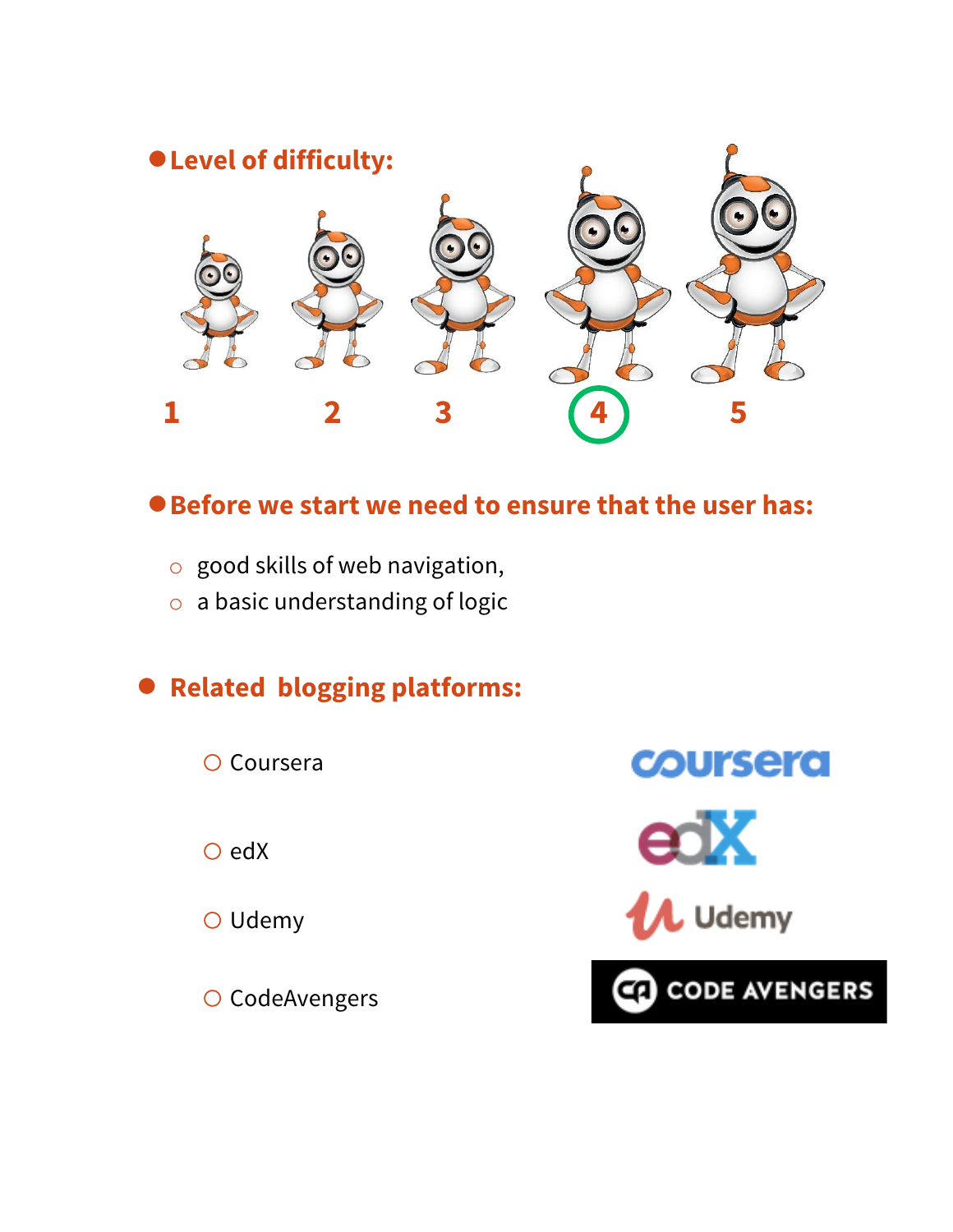## **STEPS TO LOGIN AND TAKE THE FIRST COURSE AT CODECADEMY**

**1.** Visit the codecadamy site, sign-up or login through your gmail, facebook or twitter account:

| https://www.codecademy.com/login?redirect=about%3A%2F%2Fblank<br>(i) |           |         |                                       |         |  |
|----------------------------------------------------------------------|-----------|---------|---------------------------------------|---------|--|
| codecademy                                                           | Community | Catalog |                                       | Sign up |  |
|                                                                      |           |         | Log In to Codecademy                  |         |  |
|                                                                      |           |         | <b>Username or email</b>              |         |  |
|                                                                      |           |         | Password                              |         |  |
|                                                                      |           |         | I forgot my password                  |         |  |
|                                                                      |           |         | Log in<br>Log In with Another Account |         |  |
|                                                                      |           |         | G<br>$\overline{f}$<br>ဂ<br>w         |         |  |

**2.**After logging in, scroll down the page to get to the starter kit:

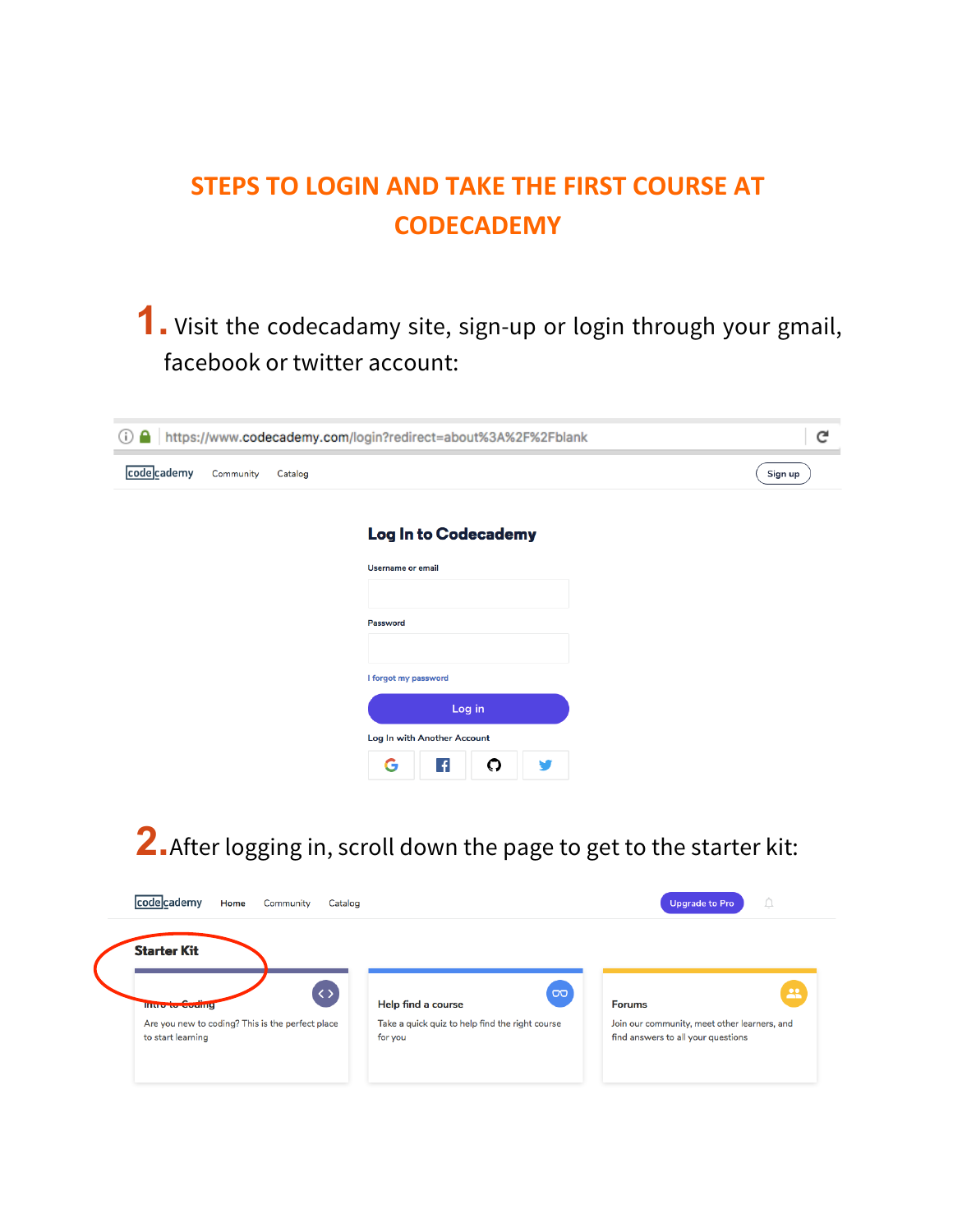# **3.**This will take you to the **interactive programming environment**.



**4.** Follow the online instructions. Note that the middle window is the place where you can write the code, the right window is the output of your code, and the left window contains the instructions. In order to progress with the online programming exercise you need to click on **Run**, followed by **Next.**